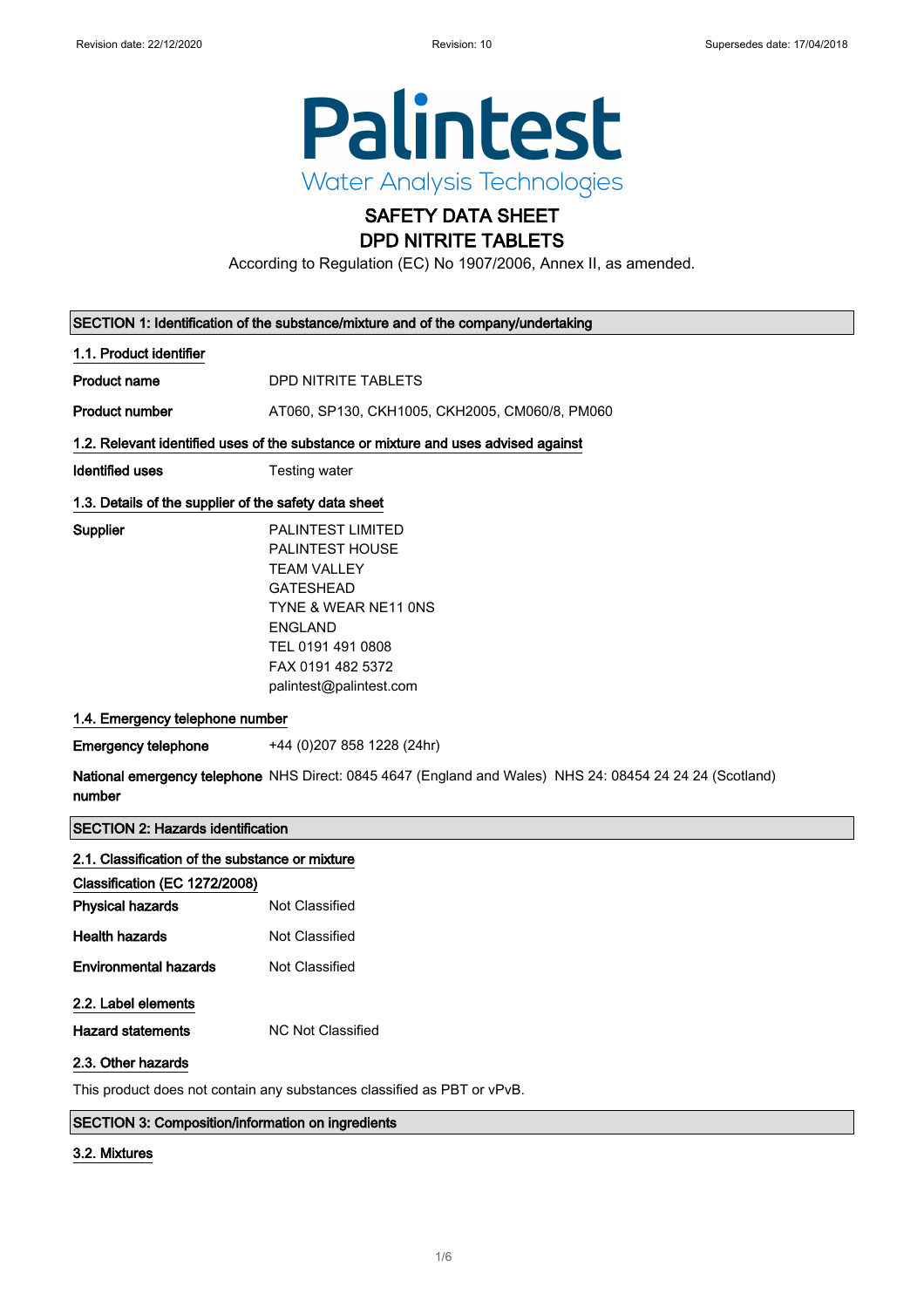| <b>SODIUM NITRITE</b>                                                                |                                                                                                                        | 3.1%                                                 |  |  |
|--------------------------------------------------------------------------------------|------------------------------------------------------------------------------------------------------------------------|------------------------------------------------------|--|--|
| CAS number: 7632-00-0                                                                | EC number: 231-555-9                                                                                                   | REACH registration number: 01-<br>2119471836-27-XXXX |  |  |
| M factor (Acute) = $1$                                                               |                                                                                                                        |                                                      |  |  |
| Classification<br>Ox. Sol. 3 - H272<br>Acute Tox. 3 - H301<br>Aquatic Acute 1 - H400 |                                                                                                                        |                                                      |  |  |
|                                                                                      | The Full Text for all R-Phrases and Hazard Statements are Displayed in Section 16.                                     |                                                      |  |  |
| <b>SECTION 4: First aid measures</b>                                                 |                                                                                                                        |                                                      |  |  |
| 4.1. Description of first aid measures                                               |                                                                                                                        |                                                      |  |  |
| Inhalation                                                                           | Unlikely route of exposure as the product does not contain volatile substances.                                        |                                                      |  |  |
| Ingestion                                                                            | Rinse mouth thoroughly with water. Get medical attention if any discomfort continues.                                  |                                                      |  |  |
| Skin contact                                                                         | Wash skin thoroughly with soap and water. Get medical attention promptly if symptoms occur<br>after washing.           |                                                      |  |  |
| Eye contact                                                                          | Remove any contact lenses and open eyelids wide apart. Rinse with water. Continue to rinse<br>for at least 15 minutes. |                                                      |  |  |
|                                                                                      | 4.2. Most important symptoms and effects, both acute and delayed                                                       |                                                      |  |  |
| Inhalation                                                                           | No specific symptoms known.                                                                                            |                                                      |  |  |
| Ingestion                                                                            | No specific symptoms known.                                                                                            |                                                      |  |  |
| <b>Skin contact</b>                                                                  | No specific symptoms known.                                                                                            |                                                      |  |  |
| Eye contact                                                                          | No specific symptoms known.                                                                                            |                                                      |  |  |
|                                                                                      | 4.3. Indication of any immediate medical attention and special treatment needed                                        |                                                      |  |  |
| Notes for the doctor                                                                 | No specific recommendations.                                                                                           |                                                      |  |  |
| <b>SECTION 5: Firefighting measures</b>                                              |                                                                                                                        |                                                      |  |  |
| 5.1. Extinguishing media                                                             |                                                                                                                        |                                                      |  |  |
| Suitable extinguishing media                                                         | Use fire-extinguishing media suitable for the surrounding fire.                                                        |                                                      |  |  |
| 5.2. Special hazards arising from the substance or mixture                           |                                                                                                                        |                                                      |  |  |
| <b>Hazardous combustion</b><br>products                                              | No known hazardous decomposition products.                                                                             |                                                      |  |  |
| 5.3. Advice for firefighters                                                         |                                                                                                                        |                                                      |  |  |
| Protective actions during<br>firefighting                                            | No specific firefighting precautions known.                                                                            |                                                      |  |  |
| <b>SECTION 6: Accidental release measures</b>                                        |                                                                                                                        |                                                      |  |  |
|                                                                                      | 6.1. Personal precautions, protective equipment and emergency procedures                                               |                                                      |  |  |
| <b>Personal precautions</b>                                                          | Wear protective clothing as described in Section 8 of this safety data sheet.                                          |                                                      |  |  |

#### 6.2. Environmental precautions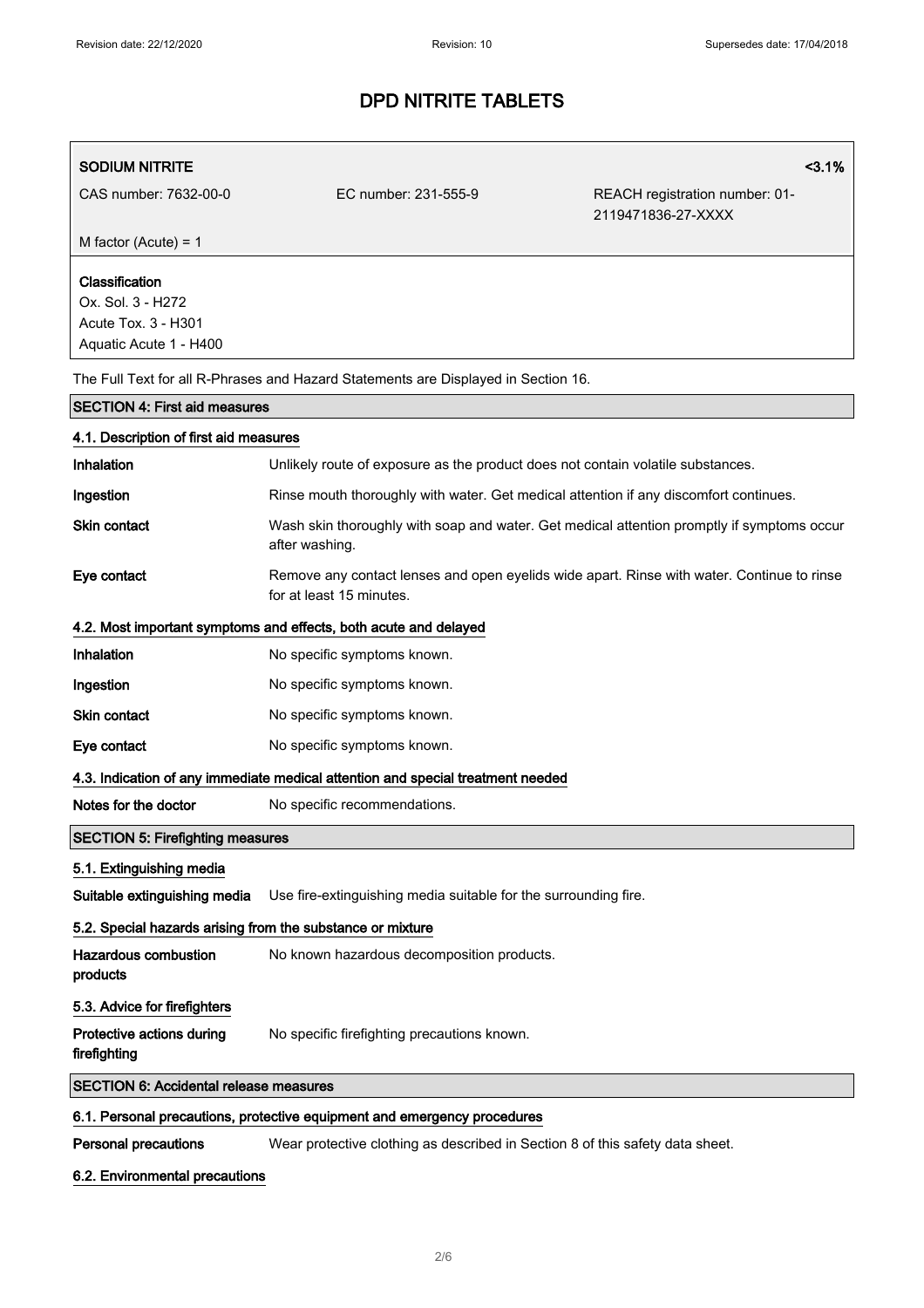| <b>Environmental precautions</b>                           | Not considered to be a significant hazard due to the small quantities used. However, large or<br>frequent spills may have hazardous effects on the environment.                                                                                                                    |
|------------------------------------------------------------|------------------------------------------------------------------------------------------------------------------------------------------------------------------------------------------------------------------------------------------------------------------------------------|
| 6.3. Methods and material for containment and cleaning up  |                                                                                                                                                                                                                                                                                    |
| Methods for cleaning up                                    | No specific clean-up procedure recommended.                                                                                                                                                                                                                                        |
| 6.4. Reference to other sections                           |                                                                                                                                                                                                                                                                                    |
| Reference to other sections                                | Wear protective clothing as described in Section 8 of this safety data sheet.                                                                                                                                                                                                      |
| <b>SECTION 7: Handling and storage</b>                     |                                                                                                                                                                                                                                                                                    |
| 7.1. Precautions for safe handling                         |                                                                                                                                                                                                                                                                                    |
| <b>Usage precautions</b>                                   | Good personal hygiene procedures should be implemented.                                                                                                                                                                                                                            |
|                                                            | 7.2. Conditions for safe storage, including any incompatibilities                                                                                                                                                                                                                  |
| Storage precautions                                        | Store in tightly-closed, original container in a dry and cool place. Keep separate from food,<br>feedstuffs, fertilisers and other sensitive material.                                                                                                                             |
| 7.3. Specific end use(s)                                   |                                                                                                                                                                                                                                                                                    |
| Specific end use(s)                                        | The identified uses for this product are detailed in Section 1.2.                                                                                                                                                                                                                  |
| <b>SECTION 8: Exposure controls/Personal protection</b>    |                                                                                                                                                                                                                                                                                    |
| 8.1. Control parameters                                    |                                                                                                                                                                                                                                                                                    |
| Ingredient comments                                        | No exposure limits known for ingredient(s).                                                                                                                                                                                                                                        |
| 8.2. Exposure controls                                     |                                                                                                                                                                                                                                                                                    |
| Protective equipment                                       |                                                                                                                                                                                                                                                                                    |
|                                                            |                                                                                                                                                                                                                                                                                    |
| Eye/face protection                                        | Eyewear complying with an approved standard should be worn if a risk assessment indicates<br>eye contact is possible. The following protection should be worn: Chemical splash goggles.                                                                                            |
| Hand protection                                            | No specific hand protection recommended. Chemical-resistant, impervious gloves complying<br>with an approved standard should be worn if a risk assessment indicates skin contact is<br>possible. It is recommended that gloves are made of the following material: Nitrile rubber. |
| Hygiene measures                                           | No specific hygiene procedures recommended but good personal hygiene practices should<br>always be observed when working with chemical products.                                                                                                                                   |
| <b>Respiratory protection</b>                              | No specific recommendations. Respiratory protection may be required if excessive airborne<br>contamination occurs.                                                                                                                                                                 |
| <b>SECTION 9: Physical and chemical properties</b>         |                                                                                                                                                                                                                                                                                    |
| 9.1. Information on basic physical and chemical properties |                                                                                                                                                                                                                                                                                    |
| Appearance                                                 | Solid                                                                                                                                                                                                                                                                              |
| Colour                                                     | White/off-white.                                                                                                                                                                                                                                                                   |
| Odour                                                      | Odourless.                                                                                                                                                                                                                                                                         |
| 9.2. Other information                                     |                                                                                                                                                                                                                                                                                    |
| Other information                                          | No data available.                                                                                                                                                                                                                                                                 |
| <b>SECTION 10: Stability and reactivity</b>                |                                                                                                                                                                                                                                                                                    |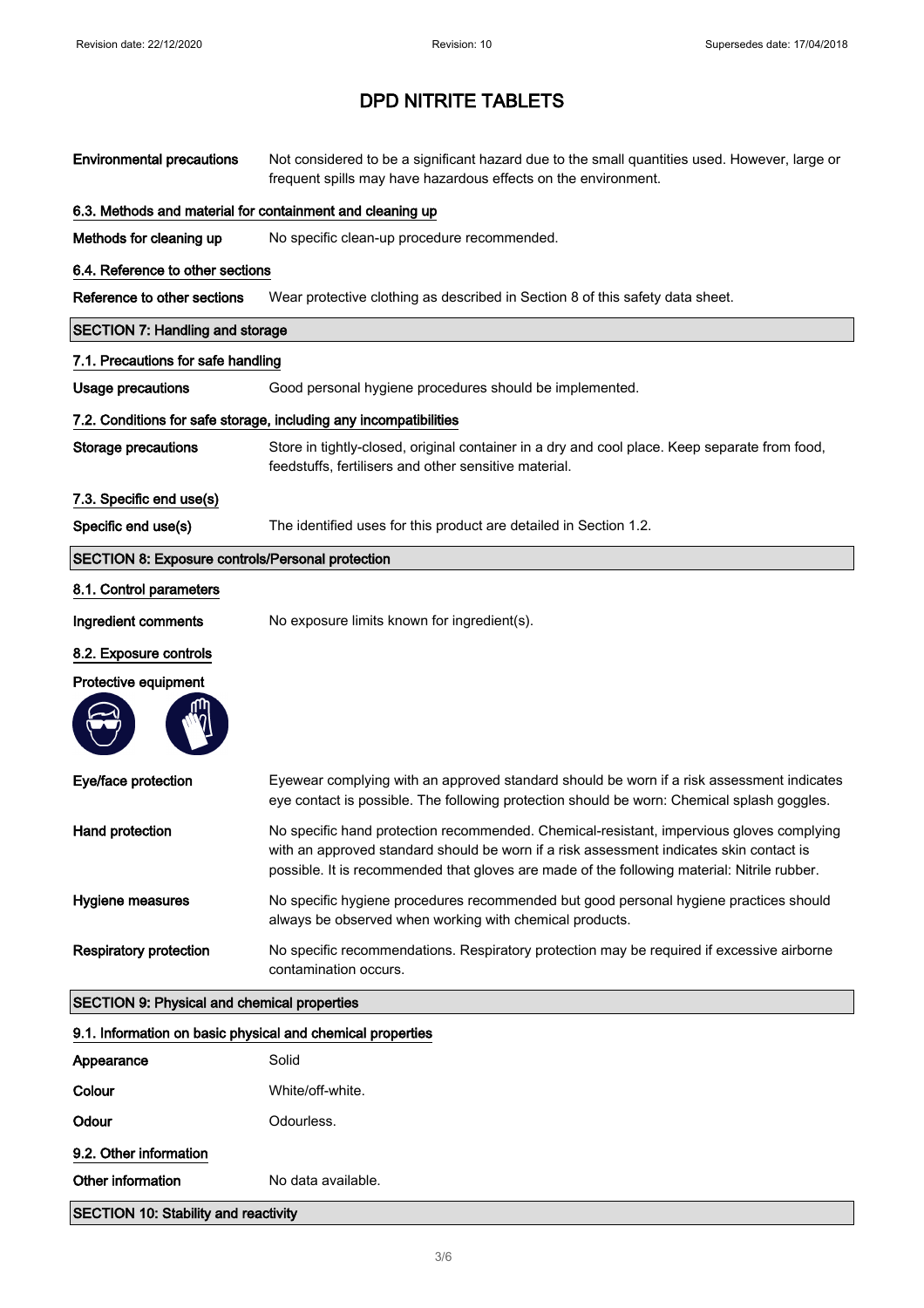| 10.1. Reactivity                                 |                                                                                                                                           |
|--------------------------------------------------|-------------------------------------------------------------------------------------------------------------------------------------------|
| Reactivity                                       | There are no known reactivity hazards associated with this product.                                                                       |
| 10.2. Chemical stability                         |                                                                                                                                           |
| <b>Stability</b>                                 | Stable under the prescribed storage conditions.                                                                                           |
| 10.3. Possibility of hazardous reactions         |                                                                                                                                           |
| Possibility of hazardous<br>reactions            | No data available.                                                                                                                        |
| 10.4. Conditions to avoid                        |                                                                                                                                           |
| <b>Conditions to avoid</b>                       | There are no known conditions that are likely to result in a hazardous situation.                                                         |
| 10.5. Incompatible materials                     |                                                                                                                                           |
| Materials to avoid                               | No specific material or group of materials is likely to react with the product to produce a<br>hazardous situation.                       |
| 10.6. Hazardous decomposition products           |                                                                                                                                           |
| Hazardous decomposition<br>products              | No known hazardous decomposition products.                                                                                                |
| <b>SECTION 11: Toxicological information</b>     |                                                                                                                                           |
| 11.1. Information on toxicological effects       |                                                                                                                                           |
| <b>Toxicological effects</b>                     | No information available.                                                                                                                 |
| Acute toxicity - oral<br>ATE oral (mg/kg)        | 3,571.42857143                                                                                                                            |
| <b>SECTION 12: Ecological information</b>        |                                                                                                                                           |
| Ecotoxicity                                      | There are no data on the ecotoxicity of this product. However, large or frequent spills may<br>have hazardous effects on the environment. |
| 12.1. Toxicity                                   |                                                                                                                                           |
| <b>Toxicity</b>                                  | No data available.                                                                                                                        |
| 12.2. Persistence and degradability              |                                                                                                                                           |
| Persistence and degradability No data available. |                                                                                                                                           |
| 12.3. Bioaccumulative potential                  |                                                                                                                                           |
| <b>Bioaccumulative potential</b>                 | No data available on bioaccumulation.                                                                                                     |
| 12.4. Mobility in soil                           |                                                                                                                                           |
| <b>Mobility</b>                                  | The product is soluble in water.                                                                                                          |
| 12.5. Results of PBT and vPvB assessment         |                                                                                                                                           |
| Results of PBT and vPvB<br>assessment            | This substance is not classified as PBT or vPvB according to current EU criteria.                                                         |
| 12.6. Other adverse effects                      |                                                                                                                                           |
| Other adverse effects                            | No data available.                                                                                                                        |
| <b>SECTION 13: Disposal considerations</b>       |                                                                                                                                           |
|                                                  |                                                                                                                                           |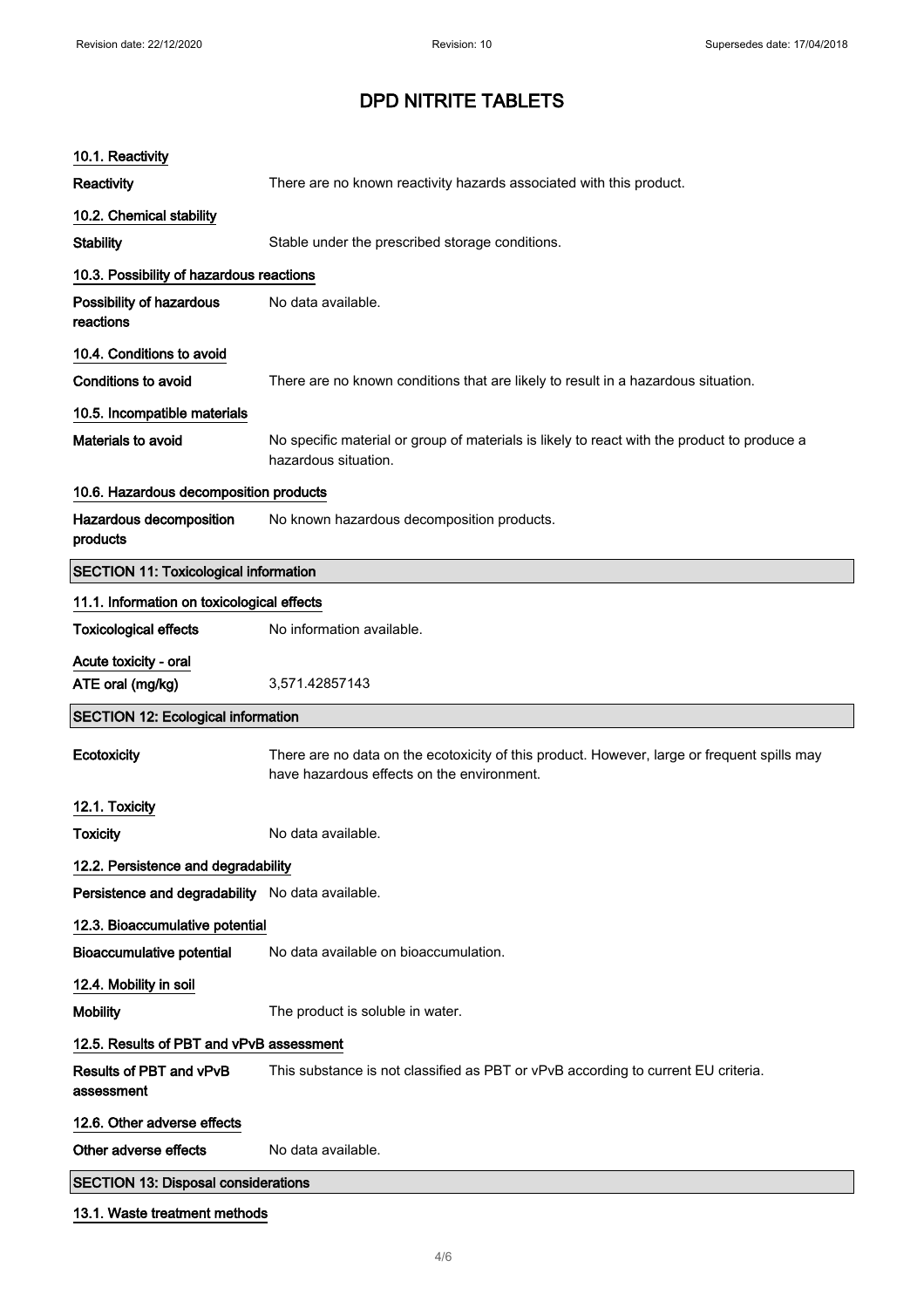Disposal methods No specific disposal method required.

#### SECTION 14: Transport information

General The product is not covered by international regulations on the transport of dangerous goods (IMDG, IATA, ADR/RID).

#### 14.1. UN number

Not applicable.

#### 14.2. UN proper shipping name

Not applicable.

#### 14.3. Transport hazard class(es)

No transport warning sign required.

#### 14.4. Packing group

Not applicable.

#### 14.5. Environmental hazards

Environmentally hazardous substance/marine pollutant No.

#### 14.6. Special precautions for user

Not applicable.

#### 14.7. Transport in bulk according to Annex II of MARPOL and the IBC Code

Transport in bulk according to Not applicable. Annex II of MARPOL 73/78 and the IBC Code

#### SECTION 15: Regulatory information

#### 15.1. Safety, health and environmental regulations/legislation specific for the substance or mixture

EU legislation Regulation (EC) No 1272/2008 of the European Parliament and of the Council of 16 December 2008 on classification, labelling and packaging of substances and mixtures (as amended).

#### 15.2. Chemical safety assessment

No data available.

#### SECTION 16: Other information

| <b>Revision comments</b>  | NOTE: Lines within the margin indicate significant changes from the previous revision.             |
|---------------------------|----------------------------------------------------------------------------------------------------|
| <b>Issued by</b>          | L. Morgan                                                                                          |
| <b>Revision date</b>      | 22/12/2020                                                                                         |
| Revision                  | 10                                                                                                 |
| Supersedes date           | 17/04/2018                                                                                         |
| <b>SDS</b> status         | Approved.                                                                                          |
| Hazard statements in full | H272 May intensify fire; oxidiser.<br>H301 Toxic if swallowed.<br>H400 Very toxic to aquatic life. |